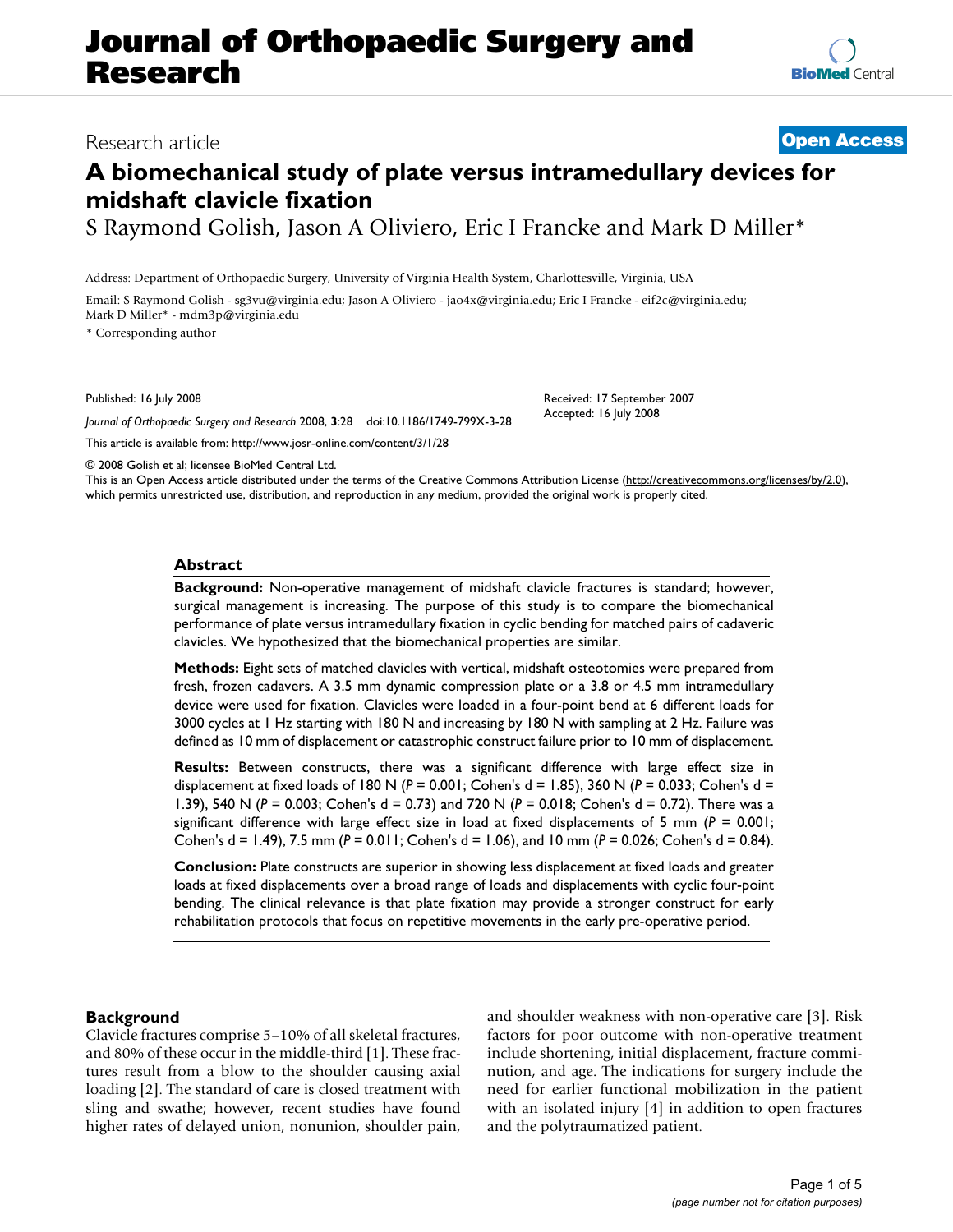For operative treatment, open reduction and internal fixation with a 3.5 mm dynamic compression plate is the standard; however, intramedullary fixation is a less invasive alternative. A retrospective clinical study by Wu et al. compared plate to IM fixation for aseptic nonunions [5]. A biomechanical study by Proubasta et al. compared a 6 hole 3.5 mm dynamic compression plate to a 4.5 mm intramedullary Herbert screw [6].

Clinically, cyclic bending is a likely model of construct failure, especially in the setting of early functional mobilization. Loosening at the bone-implant interface, fatigue failure, and broken hardware are clinical anecdotes shared by surgeons caring for patients with these injuries. No biomechanical study has compared plate to intramedullary fixation in cyclic bending. The purpose of this study is to compare plate fixation versus intramedullary fixation in cyclically loaded clavicles in a four-point bend with sequentially increasing loads. We hypothesized that the biomechanical properties are similar.

#### **Methods**

Eight sets of paired clavicles were obtained from 8 fresh, frozen cadavers. There were 5 male and 3 female specimens in the age range 37 to 68 years. Vertical osteotomies were made at the midpoint using an oscillating saw. A single clavicle from each matched pair set was randomly assigned to either the intramedullary fixation technique or the plating technique, and the contralateral clavicle was assigned to the other fixation technique.

Seven-hole, 3.5 mm titanium dynamic compression plates (ACE/Depuy, Warsaw, IN, USA) were contoured to the superior surface of reduced clavicles. The plate size was chosen to be the largest width that would contour smoothly to all cadavers samples without hardware prominence beyond the cortical borders. AO technique was used to place 3.5 mm cortical, fully threaded titanium screws; holes were drilled, tapped, and measured prior to screw selection. Six cortices of fixation were acquired on either side of the osteotomy, after positioning the middle hole of the plate over the osteotomy site to balance three holes evenly on either side. The Rockwood Pin (Depuy, Warsaw, IN, USA) was used as the intramedullary device to fix the osteomized clavicles. Using the technique recommended by the implant manufacturer, clavicles were repaired using either a 3.8 mm pin or a 4.5 mm pin depending on bone diameter. An attempt to insert a 4.5 mm pin was made, but if the pin proved too large to pass without binding or fracture, a 3.8 mm pin was passed. Five pins of 4.5 mm width and three pins of 3.8 mm width were used.

A custom jig consisting of 2 superior inner arms and 2 inferior outer arms was constructed to load clavicles in a four-point bend. Figure 1 is a photograph of the jig loaded with a clavicle for testing. The clavicles and arms were optimally positioned such that the osteotomy site was at the midpoint between both the inner and outer arms. Clavicles were placed with the superior surface contacting the outer arms and the inferior surface contacting the inner arms, loading the superior surface of the clavicle in tension. In order to stabilize this position during loading, two 0.157 mm K-wires were placed thru the jig and the clavicle's acromial end.

The MTS-Bionix (Materials Testing Systems, Minneapolis, MN, USA) servohydraulic testing machine with a 454 kg load cell was used to load the clavicles while a digital extensometer measured displacement. The clavicles were loaded for 3000 cycles at a frequency of 1 Hz starting with a force of 180N. The loading cycles of 3000 repeats were incrementally increased by 180N such that the clavicles were tested at 180N, 360N, 540N, 720N, 900N, 1080N loads. The extensometer measured the peak and valley of each load cycle with a sampling rate of 2 Hz. Testing was stopped after displacement of greater than or equal to 10 mm occurred, after catastrophic failure of the construct at the bone-implant interface, or at the completion of the 1080N loading cycle. Data analysis was performed with SPSS 12.0 (SPSS Inc., Chicago, IL, USA) using paired t-



**Figure 1 Photograph of clavicle loaded in jig for testing by cyclic loading in a four-point bend.** Label A denotes the outer arm. Label B denotes the inner arm.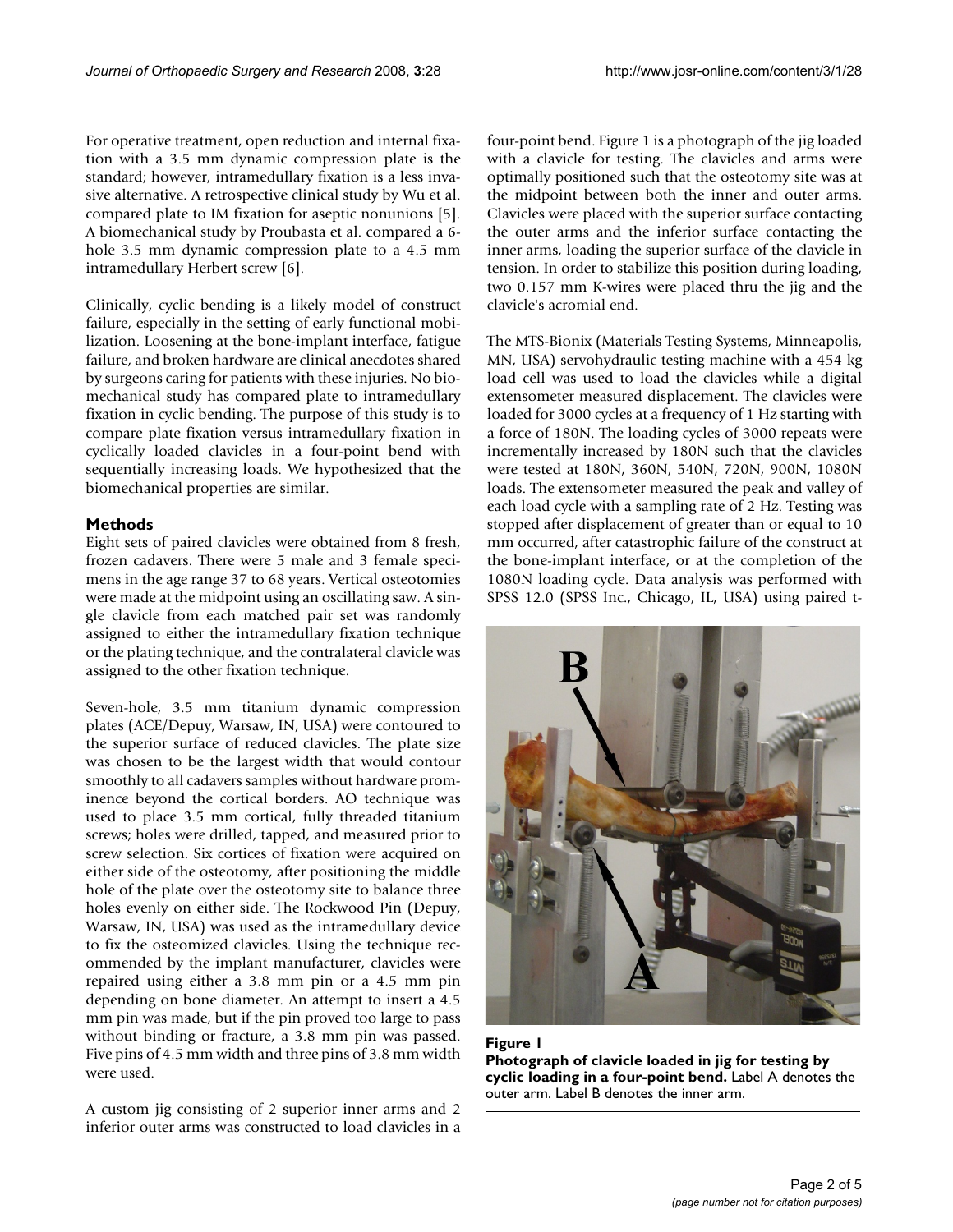tests, Wilcoxon signed-rank tests, chi-squared tests, and Bonferroni-Sidak multitest correction. An alpha value (type I error rate) of 0.05 was considered significant. Power analysis was performed with a beta value (type II error rate) of 0.20 in order to choose the sample size of 8 matched clavicle pairs as detailed in the results section.

#### **Results**

Eight matched pairs of clavicles ranged in length from 147 mm to 175 mm and ranged in diameter from 11 mm to 16 mm. The diameter was measured at the widest point in the middle one-third of the bone. Table 1 summarizes the clavicle and test characteristics. Between matched pairs of clavicles, there was no significant difference in clavicle length (*P* = 0.99), diameter (*P* = 0.35), inner arm placement ( $P = 0.70$ ) or outer arm placement ( $P = 0.41$ ) by paired t-tests. Five right-sided clavicles received the plateconstruct and 3 right-sided clavicles received the pin-construct; there was no significant difference in clavicle-laterality versus construct-type (*P* = 0.48) by chi-squared test.

Loads were measured for serial displacements for both constructs. Table 2 summarizes the data. For all displacements, the plate constructs had lower mean load. There was a significant difference between plate versus pin constructs for displacements of 5 mm (*P* = 0.001; Cohen's d = 1.49)), 7.5 mm (*P* = 0.011; Cohen's d = 1.06), and 10 mm  $(P = 0.026$ ; Cohen's  $d = 0.84$ ) by paired t-tests with Bonferroni multi-test correction (corrected alpha = 0.029). The use of Sidak multitest correction or Wilcoxon signedrank tests did not change the significance at any displacement.

Displacements were measured for several loads for both constructs. Table 3 summarizes the data. For all loads, the plate constructs had lower mean displacement. There was a significant difference between plate versus pin constructs for loads of 180N ( $P = 0.001$ ; Cohen's d = 1.85), 360N (*P* = 0.033; Cohen's d = 1.39), 540N (*P* = 0.003; Cohen's d = 0.73) and 720N (*P* = 0.018; Cohen's d = 0.72) by paired t-tests with Bonferroni multi-test correction

**Table 1: Summary of clavicle and test characteristics.**

(corrected alpha = 0.027). At loads of higher than 540N, half or more of all constructs had failed. There was no significant difference at 900N ( $P = 0.44$  for N = 2 pairs), and there were no testable data pairs at 1080N. The use of Sidak multi-test correction or Wilcoxon signed-rank tests did not change the significance at any load.

The experiment was designed using statistical power analysis to choose eight cadaver pairs. The power of paired ttests is  $0.81$  for  $N = 8$  by Monte Carlo simulation of 2000 pseudorandom variates from a joint normal distribution with a large effect size (Cohen's  $d = 0.8$ ).

#### **Discussion**

The main finding of the present study is that plate constructs show less displacement at fixed loads and greater loads at fixed displacements over a broad range of loads and displacements with cyclic four-point bending. The clinical relevance is that plate fixation may provide a stronger construct for early rehabilitation protocols that focus on repetitive movements in the early pre-operative period.

During a midshaft clavicle fracture, the anterosuperior surface experiences tensile forces whereas the posteroinferior surface experiences compressive forces [7]. Proubasta et al. compared a 6-hole 3.5 mm dynamic compression plate to a 4.5 mm intramedullary Herbert screw [6]. They concluded that there was no difference in strength when constructs were non-cyclically loaded in a three-point bend with the load sequentially increased to failure. Harnroongroj et al. argued that superior plating is stronger than anterior plating for transverse clavicular fractures without a cortical defect [7]. Iannotti et al. tested osteotomized and plated clavicles in compression and torsion using superior versus anterior plating with 3.5 mm reconstruction plates, 3.5 mm limited contact dynamic compression plates, and 2.7 mm dynamic compression plates [8]. They concluded that superior plating with 3.5 mm limited contact dynamic compression plates provided the best stiffness, rigidity, and strength.

| Clavicle<br>Pair | <b>Plate Size</b><br>(mm) | Pin Size<br>(cm) | Plate/Pin<br>Side | Length<br>(mm) | <b>Diameter</b><br>(mm) | Inner Point<br>(mm) | Outer Point<br>(mm) |
|------------------|---------------------------|------------------|-------------------|----------------|-------------------------|---------------------|---------------------|
|                  | 3.5                       | 3.8              | R/L               | 147.5          | 13.0                    | 35.5                | 105.0               |
|                  | 3.5                       | 4.5              | L/R               | 153.0          | 16.0                    | 36.0                | 109.5               |
|                  | 3.5                       | 3.8              | R/L               | 149.5          | l I.5                   | 35.5                | 106.5               |
| 4                | 3.5                       | 3.8              | R/L               | 155.0          | 13.0                    | 40.0                | 112.0               |
|                  | 3.5                       | 4.5              | R/L               | 175.0          | 15.0                    | 37.0                | 123.0               |
| 6                | 3.5                       | 4.5              | L/R               | 164.0          | 16.0                    | 37.0                | 116.0               |
| ⇁                | 3.5                       | 4.5              | R/L               | 152.0          | 14.0                    | 37.0                | 113.0               |
| 8                | 3.5                       | 4.5              | L/R               | 165.0          | 16.0                    | 37.0                | 113.0               |

Clavicle length, diameter, inner arm position, and outer arm position are averages of two matched clavicles.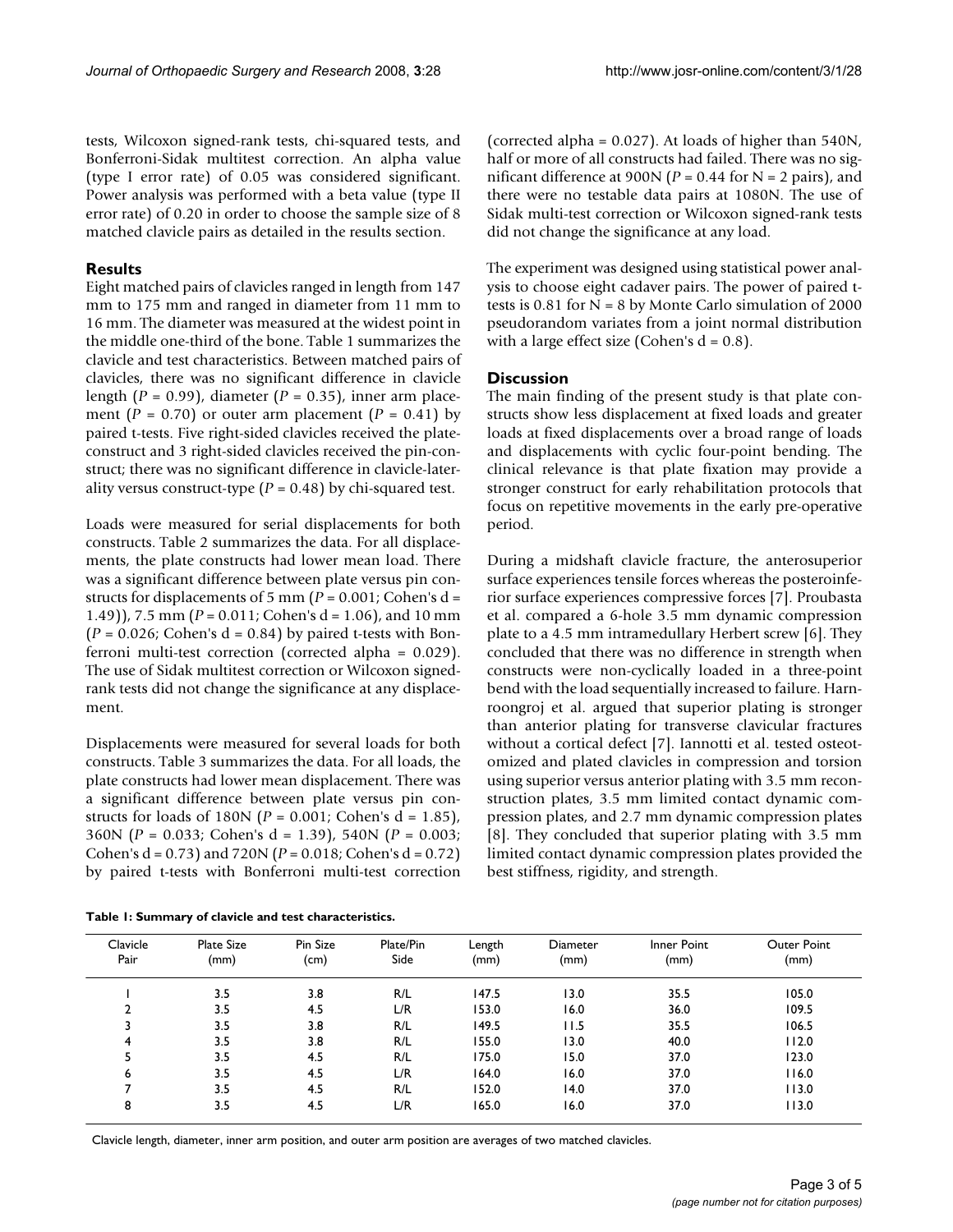| Clavicle<br>Pair | Load at 5 mm<br>for plate $(N)$ | Load at 5 mm<br>for $pin(N)$ | Load at 7.5 mm<br>for plate $(N)$ | Load at 7.5 mm<br>for $pin(N)$ | Load at 10 mm<br>for plate $(N)$ | Load at 10 mm<br>for $pin(N)$ |
|------------------|---------------------------------|------------------------------|-----------------------------------|--------------------------------|----------------------------------|-------------------------------|
|                  | 720                             | 540                          | 1080                              | 900                            | 1080                             | 1080                          |
| 2                | 540                             | 360                          | 720                               | 360                            | 720                              | 360                           |
|                  | 720                             | 540                          | 720                               | 720                            | 720                              | 720                           |
| 4                | 720                             | 360                          | 720                               | 360                            | 720                              | 540                           |
| 5                | 720                             | 540                          | 900                               | 720                            | 900                              | 900                           |
| 6                | 720                             | 540                          | 720                               | 720                            | 720                              | 720                           |
|                  | 540                             | 360                          | 540                               | 360                            | 540                              | 360                           |
| 8                | 900                             | 360                          | > 1080                            | 720                            | >1080                            | 900                           |

**Table 2: Loads for plate versus pin constructs at displacements of 5 mm, 7.5 mm and 10 mm.**

Values are in Newtons (N). Differences are significant at 5 mm ( $p = 0.001$ ), 7.5 mm ( $p = 0.011$ ), and 10 mm ( $p = 0.026$ ) by paired t-tests.

The present study focused on loosening at the boneimplant interface during cyclic bending as a putative mode of failure. Mechanical properties in static compression may affect re-injury due to an axial loading similar to a primary injury pattern. However, cyclic loading in a bending mode likely contributes to construct failure in the setting of early functional mobilization. Loosening at the bone-implant interface, fatigue failure, and broken hardware are clinical anecdotes shared by surgeons caring for patients with these injuries. In addition, repetitive bending versus repetitive torsion is more likely to be experienced in the immediate post-operative period (1 to 2 months) with a typical shoulder rehabilitation protocol focused on repetitive movements that avoid the extremes of motion, since torsional forces are increased at extreme forward flexion for example. The present study used load versus displacement as measures of construct integrity. In this testing context, stiffness need not be calculated from the stress strain curve, since neither linear elastic nor linear viscoelastic behavior is expected. Instead, a pattern of progressive construct failure is expected. In the present study, simple comparisons of displacement versus load and load versus displacement are reasonable surrogate measurements for a complex behavior.

There is limited clinical research directly comparing plating to intramedullary fixation for acute fractures of the clavicle. However, a study by Wu et al. retrospectively examined plating vs. intramedullary nailing for the treatment of clavicular nonunion [5]. The study showed an 18.2% nonunion rate with plating compared with 11.1% for nailing, the difference being attributed to the nail's resistance to compressive stresses. The authors concluded that plating provides better rotational stability, but this was not critical if the post-operative protocol limits forward flexion to 90 degrees for 1 to 2 months post-operatively. Several other studies have found intramedullary pinning to be at least equally effective as plating, especially for the treatment of nonunion, though without direct comparison [9,10].

Midshaft clavicle fractures are common, and conservative management results in approximately 5% nonunion rate [11]. While non-operative management remains the mainstay of treatment for most midshaft clavicle fractures, the indications for surgery may be expanding. A recent multicenter randomized controlled trial comparing plate fixation to conservative management demonstrated improved functional outcome and lower rates of nonunion and malunion at one year [12].

| Clavicle<br>Pair | Displacement<br>at 180N for<br>plate | Displacement<br>at 180N for<br>pin | Displacement<br>at 360N for<br>plate | Displacement<br>forat 360N<br>pin | Displacement<br>at 540N for<br>plate | Displacement<br>at 540N for<br>pin | Displacement<br>at 720N for<br>plate | Displacement<br>at 720N for<br>pin |
|------------------|--------------------------------------|------------------------------------|--------------------------------------|-----------------------------------|--------------------------------------|------------------------------------|--------------------------------------|------------------------------------|
|                  | 1.18                                 | 1.57                               | 89.ا                                 | 2.35                              | 3.00                                 | 5.30                               | 5.58                                 | 6.98                               |
| $\overline{2}$   | 1.58                                 | 2.14                               | 3.73                                 | --                                | 6.32                                 | $- -$                              | 8.73                                 | $\overline{\phantom{a}}$           |
| 3                | 1.06                                 | 2.15                               | l.84                                 | 3.53                              | 3.25                                 | 4.94                               | $- -$                                | --                                 |
| 4                | 1.70                                 | 2.80                               | 2.18                                 | 8.97                              | 3.80                                 | $- -$                              | $- -$                                | --                                 |
| 5                | 0.93                                 | 1.38                               | 1.95                                 | 3.54                              | 3.66                                 | 5.23                               | 5.76                                 | 7.86                               |
| 6                | 0.84                                 | 2.38                               | 1.73                                 | 4.75                              | 3.34                                 | 6.90                               | 10.7                                 | 12.7                               |
| ⇁                | 1.20                                 | 1.65                               | 2.52                                 | --                                | 9.40                                 | $- -$                              | $- -$                                | $\overline{\phantom{a}}$           |
| 8                | 1.72                                 | 2.50                               | 2.88                                 | 5.14                              | 3.60                                 | 6.48                               | 4.35                                 | 8.04                               |

Values are in millimeters. Differences are significant at 180N ( $p = 0.001$ ), 360N ( $p = 0.033$ ), 540N ( $p = 0.003$ ) and 720N ( $p = 0.018$ ) by paired ttests. At loads of higher than 720N, over half of constructs had failed.